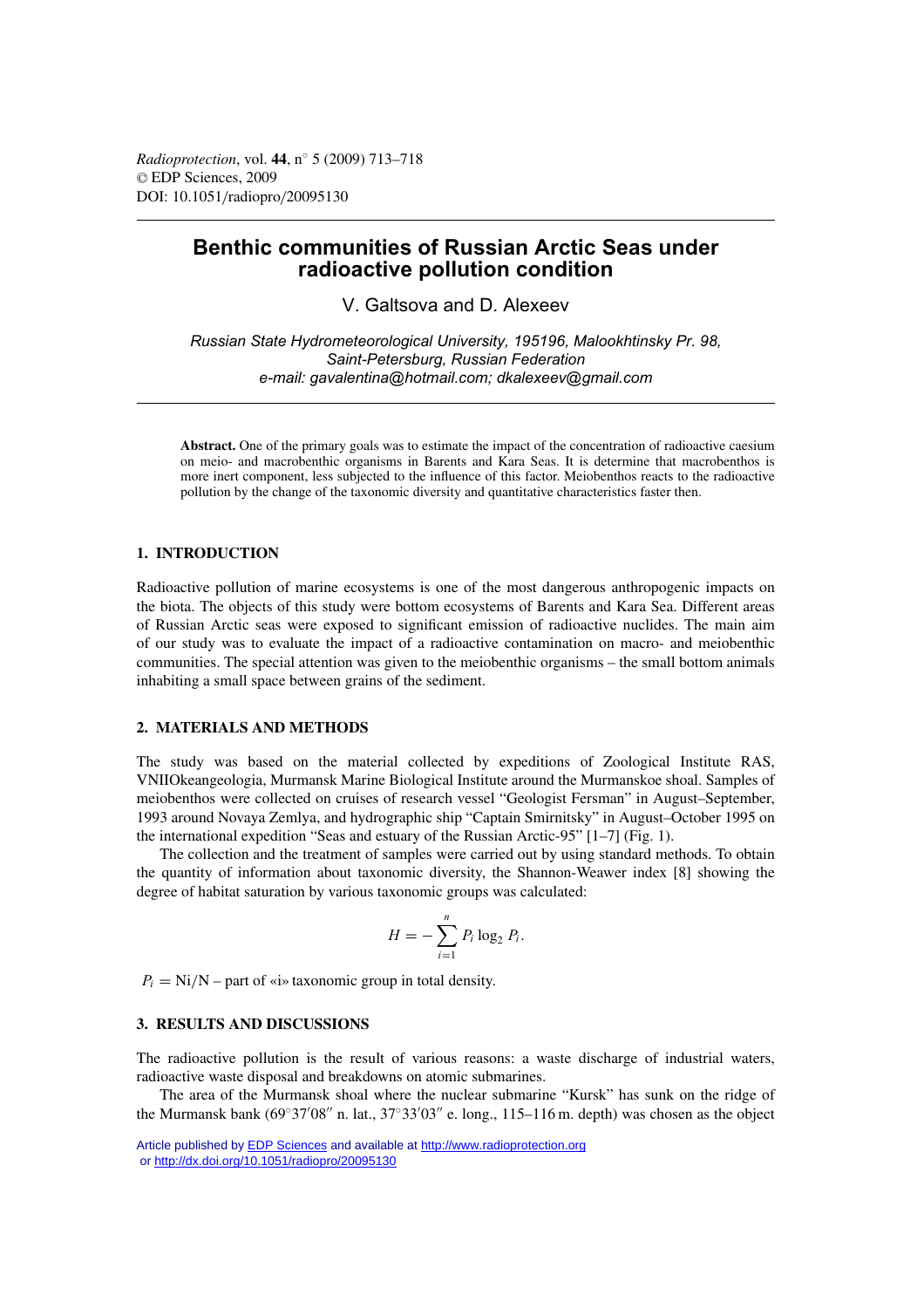

**Figure 1.** The location of macro- and meiobenthic stations on the Murmanskoe shoal, Novaya Zemlya and the shelf zone of Barents and Kara Seas.

of the study of macro- and meiobenthic communities structure. The species diversity of macrobenthos sites under study was rather high. The taxonomic list of macrobenthos of Murmansk shoal includes 192 species of animals. The difference on the quantitative characteristics (on the biomass) in various macrobenthic communities composed several orders of magnitudes. On an average, the biomass equals tens to hundreds grams on  $1 \text{ m}^2$ . The values of the Shannon-Weawer index varied from 0,87 to 2,32.

In the structure of macrobenthos of the coast slope (by species diversity) the first place belonged to *Cirripedia* and *Echinodermata* (sea-urchins and basket stars). The banks population was characterised by *Echinodermata* domination (sea-urchins, holothurians and starfishes on the Murmanskaya bank) and by a considerable quantity of *Bivalvia*. The taxonomic structure of invertebrates of depressions and troughs showed a considerable quantity of *Echinodermata* (starfishes in the Kaninsky trench and the North-Djupet trench) and *Bivalvia*. The trophic structure of the biocenoses of macrobenthos was composed of fixed sestonophages, mobile sestonophages, gathering detritophages, deposit-feeders and carnivorous. In the biogeographical structure boreal-arctic species predominated, then were arctic and boreal organisms. The spatial distribution of the macrobenthos in the shelf zone of the Murmanskoe shoal had a mosaic structure.

One of the tasks of this work was to study a possible local influence of sources of radioactive pollution on bottom communities. Relative to macrobenthos, on the basis of the analysis of references [9, 10] it is possible to assume the following. Macrobenthic communities are the most inert component of marine bottom ecosystems. The lifetime of the primary macrobenthic organisms is measured by several years. Therefore, this category of benthos cannot instantly react to an increase of the radioactivity level of environment by a change in its structure, including species diversity. It is possible to expect with the big share of probability, the substantial growth of radionuclide concentration in bottom organisms, especially in mobile and fixed sestonophages, detritophages and deposit-feeders.

Relative to meiobenthos, at the present moment there are few studies, concerning the influence of the radioactive pollution on meiofauna. To resolve this problem, the additional material collected during the cruise of research vessel "Geologist Fersman" around Novaya Zemlya in a Chernaya Inlet (31–87 m. depth), in Stepovogo and Abrosimova Inlets (44–74 m. depth) and around the Novozemelskaya Depression (333–403 m. depth), and also – during the cruise of hydrographic ship "Captain Smirnitsky" in 1995 in the shelf zone of Barents and Kara Seas, including Obskaya Inlet and Yeniseiskiy Gulf was used.

Meiobenthos includes the forms which remain in dimensional category 0.1–3.0 mm during entire life cycle, and also immature individuals of macrobenthos. According to this in the limits meiobenthos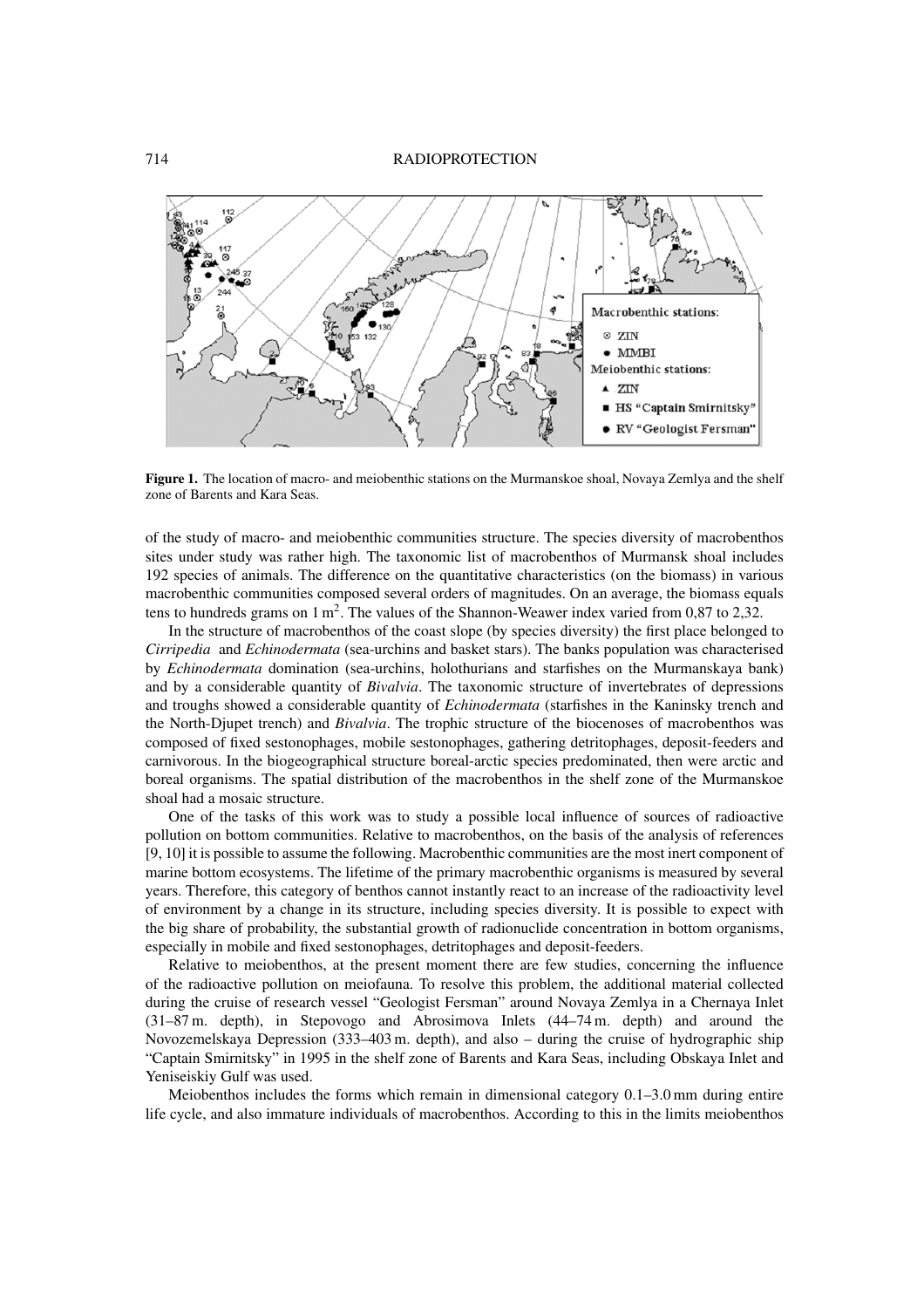#### ECORAD 2008 715

is divided in permanent (eumeiobenthos) and temporary (pseudomeiobenthos) components. The following groups of eumeiobenthos were found in Barents and Kara seas: *Foraminifera, Turbellaria, Gnathostomulida, Nematoda, Kinorhyncha, Cnidaria, Priapulida, Ostracoda, Harpacticoida, Entoprocta, Tardigrada*; and pseudomeiobenthos: *Nemertini, Oligochaeta, Polychaeta, Tanaidacea, Amphipoda, Gastropoda, Bivalvia, Asteroidea, Isopoda.* The values of the Shannon – Weaver index varied from 0.40 to 2.41, the average value was 1.50 (Fig. 2).



**Figure 2.** Spatial distribution of the meiobenthos diversity in various areas of Barents and Kara Seas.

The quantitative characteristics (the density and the biomass) of meiobenthos, its subdivisions and separate groups changed in the limits of 2–3 orders of magnitudes. The minimum density of meiobenthic animals was 15 thousand ind/m<sup>2</sup>, the maximum density – 5426 thousand ind/m<sup>2</sup> (Fig. 3). The highest value of the biomass of meiobenthos was  $47327 \text{ mg/m}^2$ , the smallest one –  $833 \text{ mg/m}^2$ . The eumeiobenthos density varied from 40 to 100%, averaging 89.5% of the density of the total meiobenthos. Nematodes usually were the dominant group, harpacticoids and foraminifers – subdominant.



**Figure 3.** Spatial distribution of the meiobenthos density in various areas of Barents and Kara Seas.

The Chernaya Inlet is the place of the first underwater, atmospheric and underground tests of the nuclear weapon. The Abrosimova and Stepovogo Inlets on the east coast of archipelago became a place of underwater storage of barges, ships and containers with radioactive waste. The Obskaya Inlet and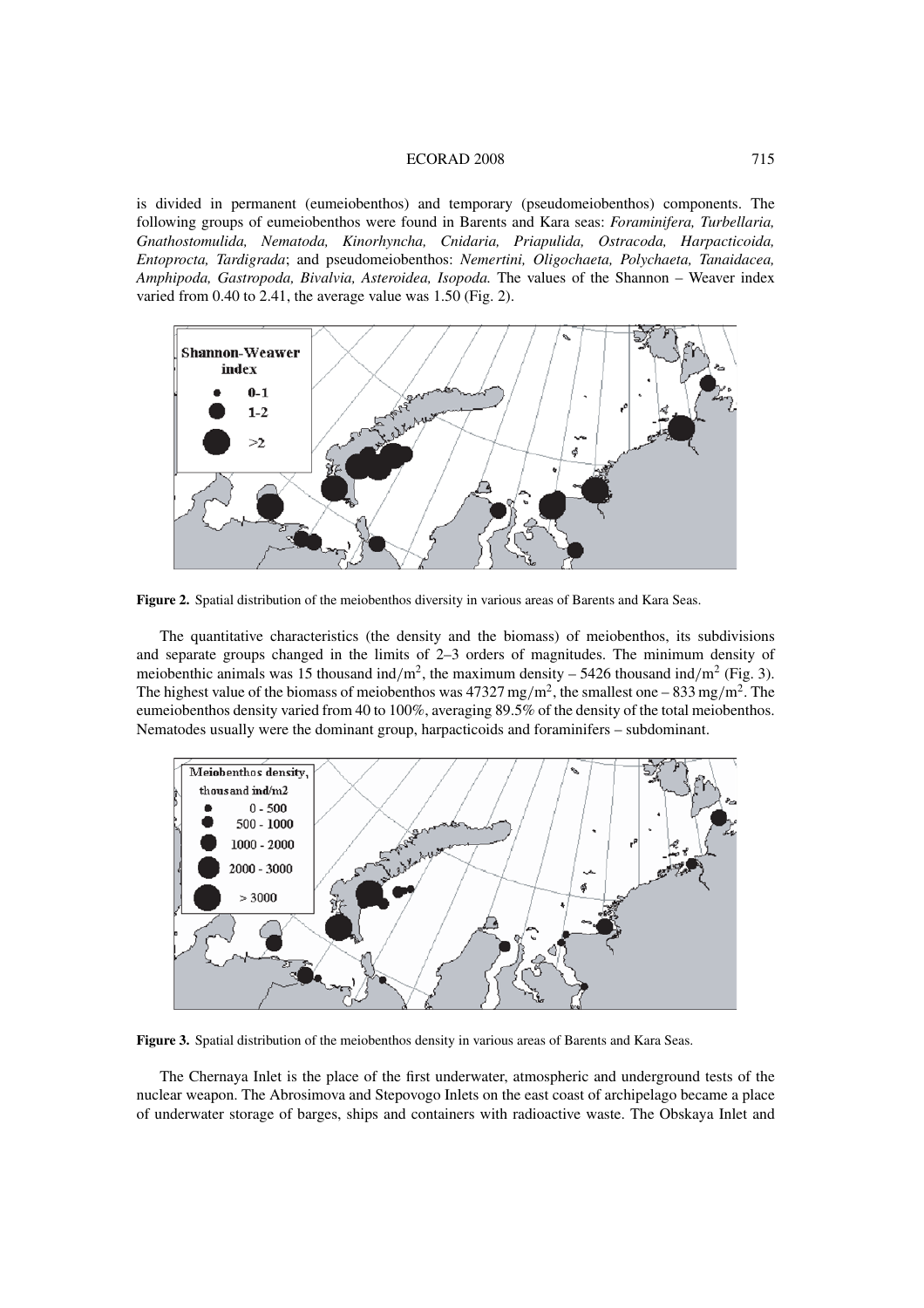#### 716 RADIOPROTECTION

the Yeniseiskiy Gulf were exposed by radioactive nuclides with river flows for a long time. This kind of influence resulted in a high radiocaesium concentration in bottom sediment (more than 100 Bq/kg, at averages of value of 0–10 Bq/kg) (Fig. 4).



**Figure 4.** Concentration of radiocaesium in bottom sediments in various areas of Barents and Kara Seas (Bq/kg).

Comparison of the Chernaya Inlet meiobenthic communities with those of neighboring areas off the Novaya Zemlya Souther Island showed the communities of the open sea turned out to be more abundant. In other words, averaged characteristic of the open see differed from those of the inlet [11]: 1) meiobenthos density here was three times lower and biomass – five times lower then Chernaya Inlet; 2) community structure was quite different; 3) communities variability turned out to be smaller.

One of the primary goals was to estimate the impact of the concentration of radioactive caesium on meiobenthic organisms. To establish dependences, the Pearson correlation coefficient was calculated between the radiocaesium concentration, the meiobenthic density and the Shannon-Weawer index. The value of the correlation coefficient shows significant relationship between these parameters (Table 1).

|                                                |             |                  |                |              | Number of  |                   |
|------------------------------------------------|-------------|------------------|----------------|--------------|------------|-------------------|
|                                                | Correlation |                  |                |              | degrees of |                   |
|                                                | coefficient |                  | Student's test |              | freedom    | Reliability of    |
| Taxon                                          |             | $\sigma_{\rm r}$ |                | $L_{\rm st}$ |            | estimate          |
| Novaya Zemlya, 1993 year                       |             |                  |                |              |            |                   |
| Shannon-Weawer index                           | 0.41        | 0.21             | 1.92           | 1.75         | 15         | Reliable positive |
| Meiobenthos                                    | $-0.43$     | 0.21             | 2.08           | 1.75         | 15         | Reliable negative |
| Shelf zone of Barents and Kara seas, 1995 year |             |                  |                |              |            |                   |
| Shannon-Weawer index                           | 0.54        | 0,18             | 2.99           | 1,81         | 10         | Reliable positive |
| Meiobenthos                                    | 0.63        | 0,16             | 4,02           | 1,81         | 10         | Reliable positive |

Table 1. Value of the Pearson correlation coefficient, showing relationship between the radiocaesium concentration, the meiobenthic density and the Shannon-Weawer index in Barents and Kara sea.

The increase of radiocaesium concentration results in increase of the taxonomic diversity (Fig. 5). However, the influence of the content of caesium-137 on quantitative characteristics is not univocal (Fig. 6). Most likely, the small concentrations of  $^{137}Cs$  have no influence, or can even lead to insignificant increase of the density of small bottom fauna. However, reaching some threshold concentration (20 Bk/kg) changes in meiobenthic communities start to have an irreversible character that leads to the reduction of their density.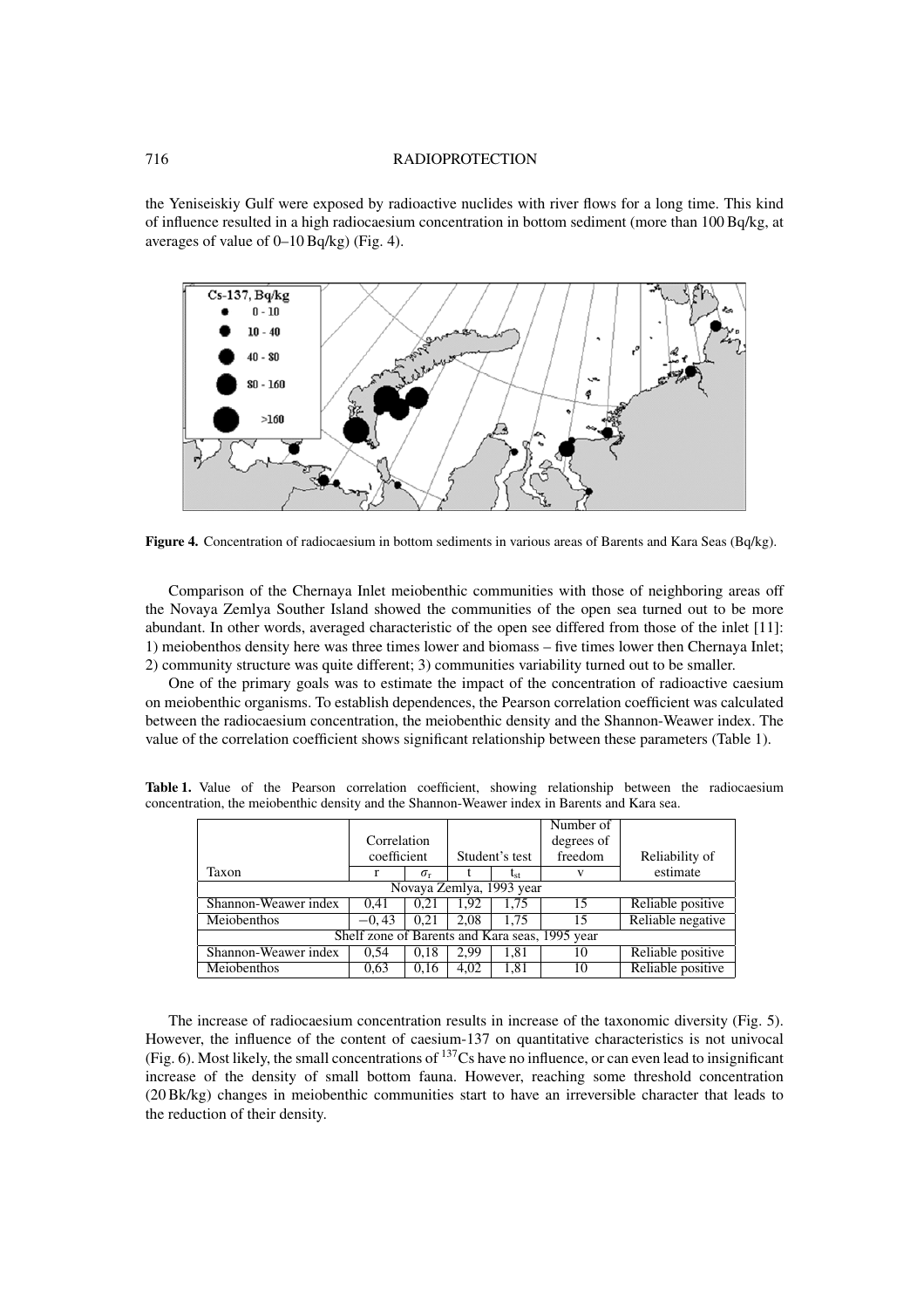



**Figure 5.** The correlation between diversity of meiobenthos and concentration of radiocaesium in hydrobiological station in Barents and Kara Seas.



**Figure 6.** The correlation between density of meiobenthos and concentration of radiocaesium in hydrobiological station in Barents and Kara Seas.

# **4. CONCLUSION**

It is possible to conclude that meiobenthos reacts to the radioactive pollution by the change of the taxonomic diversity and quantitative characteristics faster then macrobenthos, which is more inert component, less subjected to the influence of this factor. Large bottom organisms accumulate radioactive nuclides in cells and tissues for long period of time.

## **References**

- [1] Golikov A.N., Anisimova N.A., Golikov A.A., Denisenko N.V., Kaptilina T.V., Menshutkin V.V., Menshutkina T.V., Novikov O.K. and Panteleeva N.N. 1993. Bottom communities and biocenose of Yarnishnay inlet of the Barents sea and their seasonal trend.Apatity: 1–56.
- [2] Galtsova V.V. and Kulangieva L.V. 1996. Meiobenthos of Yarnishnay inlet of the Barents sea. Russian Journal of Marine Biology. 22, 1: 3–9.